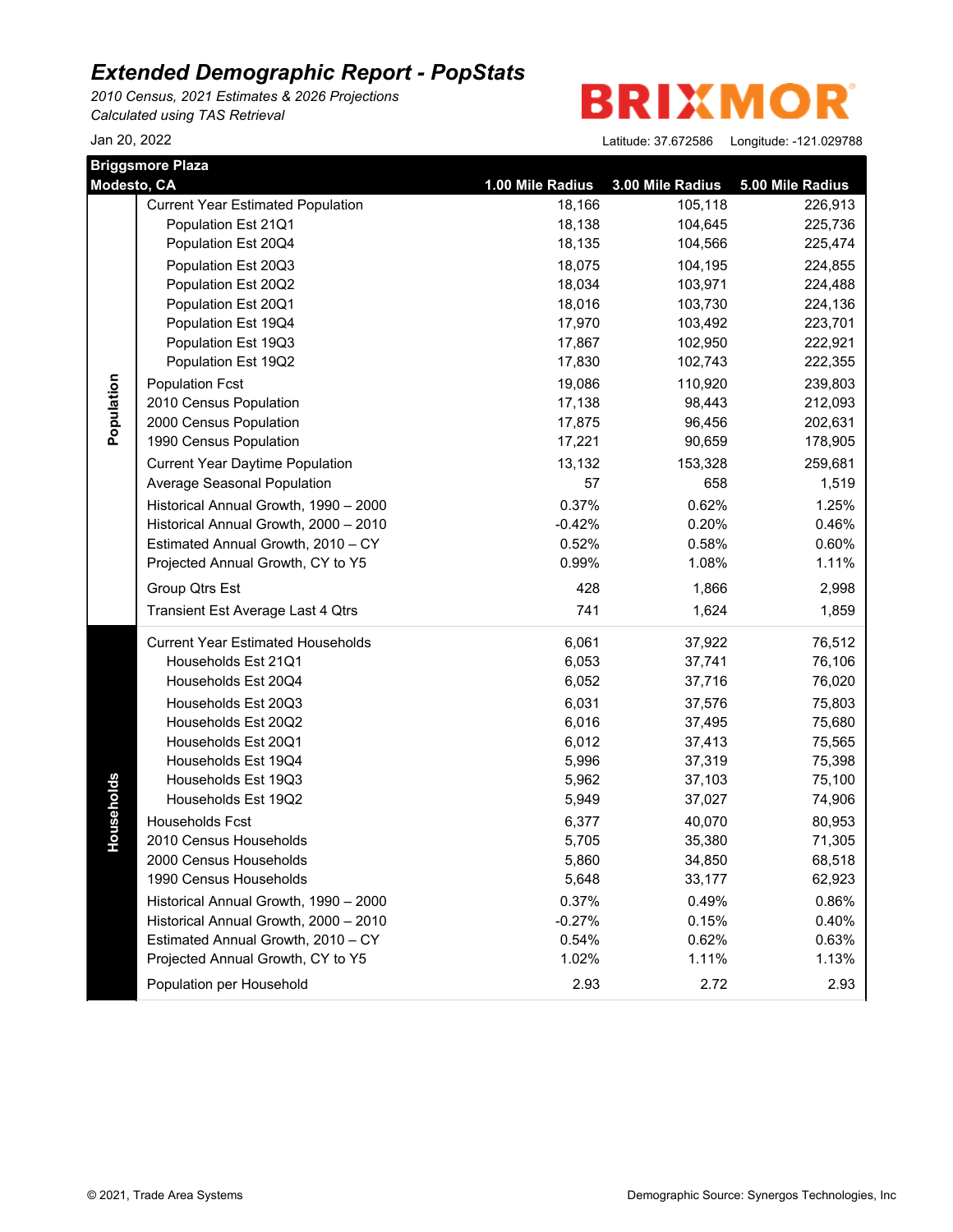*2010 Census, 2021 Estimates & 2026 Projections Calculated using TAS Retrieval*

**BRIXMOR** 

| <b>Briggsmore Plaza</b>                       |                  |                  |                  |
|-----------------------------------------------|------------------|------------------|------------------|
| Modesto, CA                                   | 1.00 Mile Radius | 3.00 Mile Radius | 5.00 Mile Radius |
| HH Income \$500,000 or more                   | 0.4%             | 0.8%             | 0.8%             |
| HH Income \$250,000 to \$499,999              | 0.5%             | 1.0%             | 0.9%             |
| HH Income \$200,000 to \$249,999              | 1.2%             | 2.2%             | 2.2%             |
| HH Income \$175,000 to \$199,999              | 1.5%             | 2.6%             | 2.6%             |
| HH Income \$150,000 to \$174,999              | 2.6%             | 3.9%             | 3.8%             |
| HH Income \$100,000 to 149,999                | 11.1%            | 16.3%            | 16.2%            |
| HH Income \$75,000 to 99,999                  | 12.8%            | 13.6%            | 12.9%            |
| HH Income \$50,000 to 74,999                  | 19.9%            | 19.0%            | 19.1%            |
| HH Income \$35,000 to 49,999                  | 16.9%            | 13.7%            | 13.9%            |
| HH Income \$25,000 to 34,999                  | 10.8%            | 8.9%             | 8.8%             |
| HH Income \$15,000 to 24,999                  | 9.1%             | 8.2%             | 9.0%             |
| HH Income \$0 to 14,999                       | 13.2%            | 9.7%             | 10.0%            |
| Average Household Income                      | \$64,565         | \$80,225         | \$78,262         |
| Median Household Income                       | \$49,994         | \$61,539         | \$59,598         |
| Per Capita Income                             | \$21,939         | \$29,242         | \$26,608         |
| 2000 Average HH Income                        | \$41,893         | \$51,099         | \$49,823         |
| 2000 Median HH Income                         | \$35,600         | \$40,025         | \$38,933         |
| Disposable HH Income \$500,000 or more        | #N/A             | #N/A             | #N/A             |
| Disposable HH Income \$250,000 to \$499,999   | #N/A             | #N/A             | #N/A             |
| Disposable HH Income \$200,000 to \$249,999   | #N/A             | #N/A             | #N/A             |
| Disposable HH Income \$175,000 to \$199,999   | 0%               | $1\%$            | $1\%$            |
| Disposable HH Income \$150,000 to \$174,999   | $1\%$            | 2%               | 2%               |
| Disposable HH Income \$100,000 to \$149,999   | 9%               | 14%              | 13%              |
| Disposable HH Income \$75,000 to \$99,999     | 12%              | 15%              | 14%              |
| Disposable HH Income \$50,000 to \$74,999     | 21%              | 20%              | 20%              |
| Disposable HH Income \$35,000 to \$49,999     | 18%              | 16%              | 16%              |
| Disposable HH Income \$25,000 to \$34,999     | 13%              | 10%              | 10%              |
| Disposable HH Income \$15,000 to \$24,999     | 11%              | 10%              | 11%              |
| Disposable HH Income \$0 to\$14,999           | 14%              | 10%              | 11%              |
| Average Disposable Income                     | 54,165           | 64,755           | 63,773           |
| Median Disposable Income                      | 44,141           | 53,759           | 52,188           |
| Householder White - Count                     | 2,728            | 20,867           | 38,191           |
| Median HH Income                              | \$51,984         | \$66,296         | \$64,304         |
| Average HH Income                             | \$65,757         | \$77,274         | \$76,542         |
| Householder Black or African-American - Count | 310              | 1,486            | 2,806            |
| Median HH Income                              | \$32,459         | \$36,662         | \$41,285         |
| Average HH Income                             | \$40,055         | \$45,899         | \$58,102         |
| Householder Hispanic - Count                  | 1,901            | 10,161           | 24,877           |
| Median HH Income                              | \$52,016         | \$58,918         | \$55,822         |
| Average HH Income                             | \$57,726         | \$67,846         | \$65,133         |
| Householder Asian or Pacific Islander - Count | 418              | 2,156            | 4,124            |
| Median HH Income                              | \$44,361         | \$61,714         | \$72,009         |
| Average HH Income                             | \$59,519         | \$74,800         | \$80,160         |
| Householder Other or Pacific Islander - Count | 703              | 3,252            | 6,513            |
| Median HH Income                              | \$57,088         | \$58,820         | \$57,233         |
| Average HH Income                             | \$61,123         | \$69,731         | \$67,457         |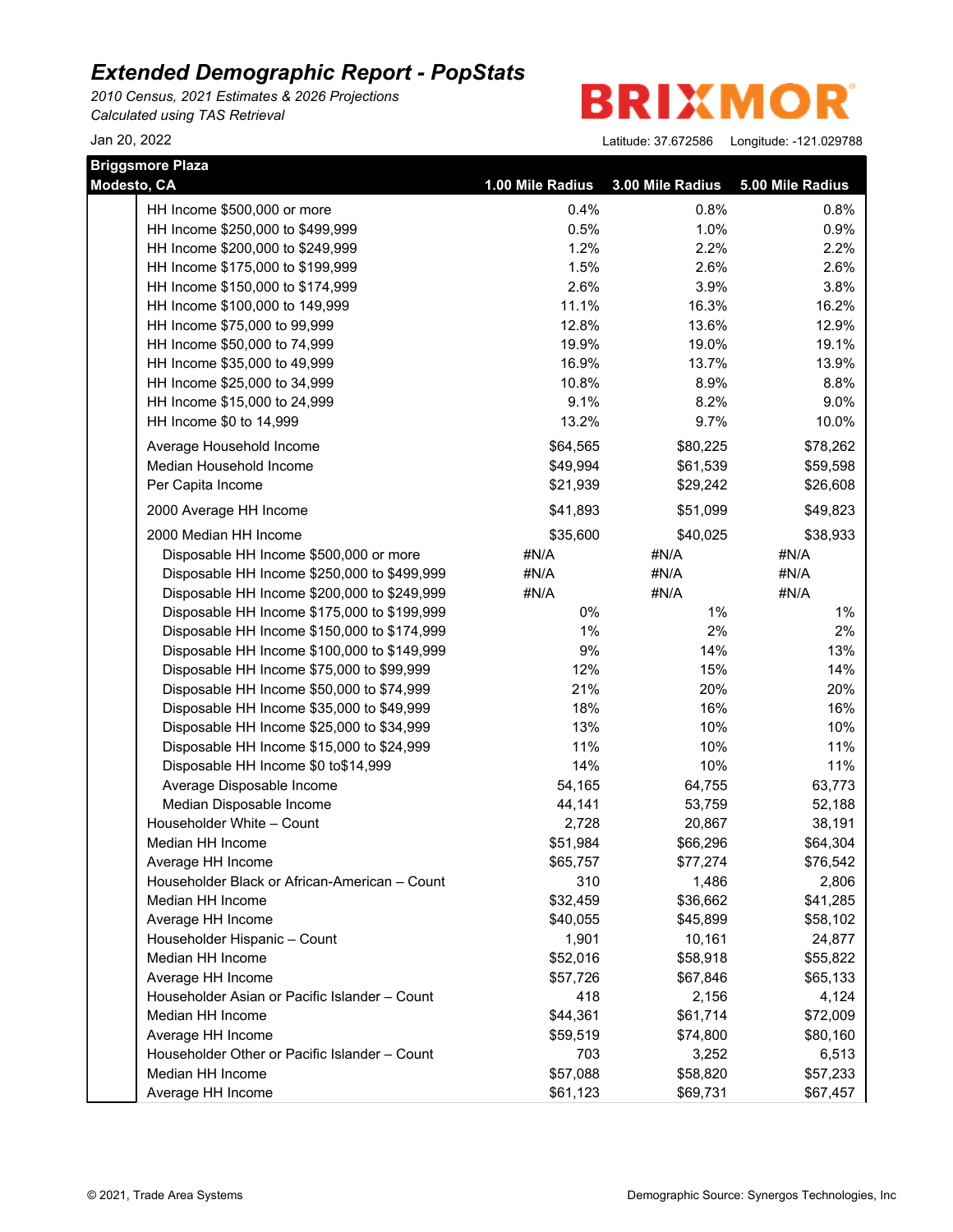*2010 Census, 2021 Estimates & 2026 Projections Calculated using TAS Retrieval*

| <b>BRIXMOR®</b> |  |  |  |  |  |  |
|-----------------|--|--|--|--|--|--|
|-----------------|--|--|--|--|--|--|

|                           | <b>Briggsmore Plaza</b><br>Modesto, CA | 1.00 Mile Radius | 3.00 Mile Radius | 5.00 Mile Radius |
|---------------------------|----------------------------------------|------------------|------------------|------------------|
|                           |                                        |                  |                  |                  |
| Gender                    | <b>Male Population</b>                 | 8,914            | 51,557           | 111,886          |
|                           | Female Population                      | 9,252            | 53,561           | 115,027          |
|                           | Count of Pop 0 to 4 years              | 1,290            | 7,117            | 15,385           |
|                           | Count of Pop 0 to 7 years              | 1,874            | 10,121           | 21,774           |
|                           | Count of Pop 5 - 13                    | 2,226            | 12,279           | 26,978           |
|                           | Count of Pop 14 - 18                   | 1,065            | 5,407            | 12,655           |
|                           | Count of Pop 19 - 22                   | 944              | 5,346            | 12,606           |
|                           | Count of Pop 22 - 25                   | 699              | 4,209            | 9,737            |
|                           | Count of Pop 25 - 29                   | 1,254            | 7,223            | 16,557           |
|                           | Count of Pop 30 - 34                   | 1,366            | 7,122            | 15,386           |
|                           | Count of Pop 35 - 39                   | 1,334            | 7,162            | 15,056           |
|                           | Count of Pop 40 - 44                   | 1,142            | 6,377            | 13,744           |
|                           | Count of Pop 45 - 59                   | 2,928            | 18,293           | 40,006           |
|                           | Count of Pop 60 - 74                   | 2,671            | 17,127           | 34,676           |
|                           | Count of Pop 75 - 84                   | 879              | 5,358            | 10,398           |
|                           | Count of Pop 85+                       | 368              | 2,099            | 3,730            |
|                           | % of Pop 0 to 4 years                  | 7.1%             | 6.8%             | 6.8%             |
| by Age                    | % of Pop 0 to 7 years                  | 10.3%            | 9.6%             | 9.6%             |
|                           | % of Pop 5 - 13                        | 12.3%            | 11.7%            | 11.9%            |
|                           | % of Pop 14 - 18                       | 5.9%             | 5.1%             | 5.6%             |
|                           | % of Pop 19 - 22                       | 5.2%             | 5.1%             | 5.6%             |
|                           | % of Pop 22 - 25                       | 3.8%             | 4.0%             | 4.3%             |
|                           | % of Pop 25 - 29                       | 6.9%             | 6.9%             | 7.3%             |
|                           | % of Pop 30 - 34                       | 7.5%             | 6.8%             | 6.8%             |
|                           | % of Pop 35 - 39                       | 7.3%             | 6.8%             | 6.6%             |
|                           | % of Pop 40 - 44                       | 6.3%             | 6.1%             | 6.1%             |
|                           | % of Pop 45 - 59                       | 16.1%            | 17.4%            | 17.6%            |
|                           | % of Pop 60 - 74                       | 14.7%            | 16.3%            | 15.3%            |
|                           | % of Pop 75 - 84                       | 4.8%             | 5.1%             | 4.6%             |
|                           | % of Pop 85+                           | 2.0%             | 2.0%             | 1.6%             |
|                           | Median Age                             | 35.9             | 37.7             | 36.4             |
|                           | Average Age                            | 37.9             | 39.2             | 38.2             |
|                           | % of Pop 0 to 4 years                  | 7.4%             | 7.0%             | 7.0%             |
|                           | % of Pop 5 - 13                        | 12.9%            | 12.2%            | 12.3%            |
|                           | % of Pop 14 - 18                       | 6.3%             | 5.4%             | 5.8%             |
|                           | % of Pop 19 - 22                       | 5.4%             | 5.4%             | 5.8%             |
|                           | % of Pop 22 - 25                       | 4.0%             | 4.3%             | 4.5%             |
|                           | % of Pop 25 - 29                       | 7.2%             | 7.3%             | 7.7%             |
|                           | % of Pop 30 - 34                       | 7.8%             | 7.0%             | 6.9%             |
|                           | % of Pop 35 - 39                       | 7.4%             | 6.9%             | 6.7%             |
|                           | % of Pop 40 - 44                       | 6.5%             | 6.3%             | 6.2%             |
| Male Population<br>by Age | % of Pop 45 - 59                       | 16.1%            | 17.3%            | 17.5%            |
|                           | % of Pop 75 - 84                       | 3.9%             | 4.2%             | 3.9%             |
|                           | % of Pop 60 - 74                       | 13.9%            | 15.3%            | 14.5%            |
|                           | % of Pop 85+                           | 1.4%             | 1.3%             | 1.1%             |
|                           | Median Age                             | 34.4             | 36.0             | 35.0             |
|                           | Average Age                            | 36.5             | 37.7             | 37.0             |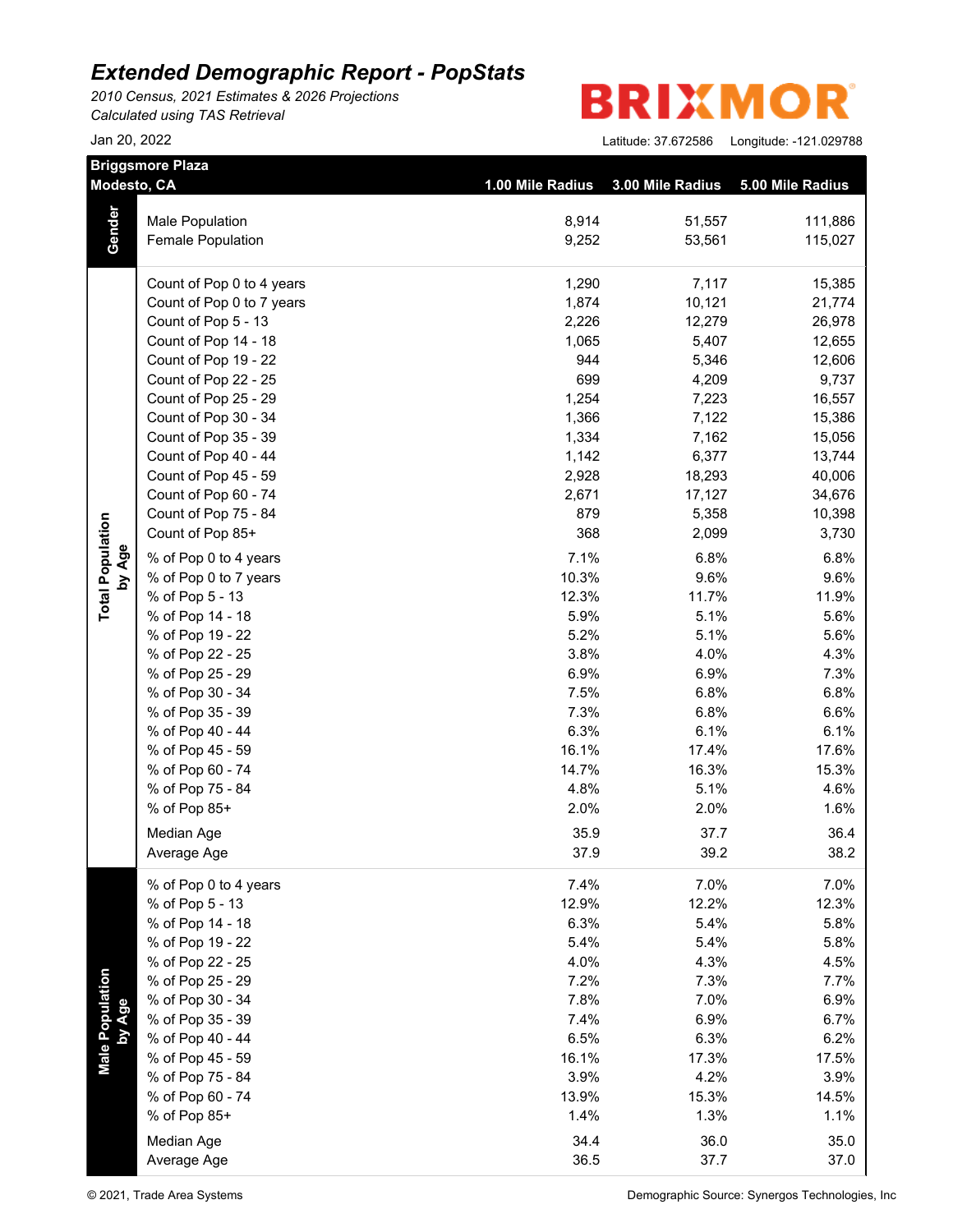*2010 Census, 2021 Estimates & 2026 Projections Calculated using TAS Retrieval*

R **BRIXMO** 

|                    | <b>Briggsmore Plaza</b><br>Modesto, CA        | 1.00 Mile Radius                                      |                                                                                                                                                                                                                                                                                                                                                                                                                                                                                                                                                                                                                                                                                                                                                                                                                                                                                                                                                                                                                                                                                              | 5.00 Mile Radius |
|--------------------|-----------------------------------------------|-------------------------------------------------------|----------------------------------------------------------------------------------------------------------------------------------------------------------------------------------------------------------------------------------------------------------------------------------------------------------------------------------------------------------------------------------------------------------------------------------------------------------------------------------------------------------------------------------------------------------------------------------------------------------------------------------------------------------------------------------------------------------------------------------------------------------------------------------------------------------------------------------------------------------------------------------------------------------------------------------------------------------------------------------------------------------------------------------------------------------------------------------------------|------------------|
|                    | % of Pop 0 to 4 years                         | 6.8%                                                  | 6.5%                                                                                                                                                                                                                                                                                                                                                                                                                                                                                                                                                                                                                                                                                                                                                                                                                                                                                                                                                                                                                                                                                         |                  |
|                    | % of Pop 5 - 13                               | 11.6%                                                 | 11.2%                                                                                                                                                                                                                                                                                                                                                                                                                                                                                                                                                                                                                                                                                                                                                                                                                                                                                                                                                                                                                                                                                        |                  |
|                    | % of Pop 14 - 18                              | 5.4%                                                  | 4.9%                                                                                                                                                                                                                                                                                                                                                                                                                                                                                                                                                                                                                                                                                                                                                                                                                                                                                                                                                                                                                                                                                         |                  |
|                    | % of Pop 19 - 22                              | 5.0%                                                  | 4.8%                                                                                                                                                                                                                                                                                                                                                                                                                                                                                                                                                                                                                                                                                                                                                                                                                                                                                                                                                                                                                                                                                         |                  |
|                    | % of Pop 22 - 25                              | 3.7%                                                  | 3.7%                                                                                                                                                                                                                                                                                                                                                                                                                                                                                                                                                                                                                                                                                                                                                                                                                                                                                                                                                                                                                                                                                         |                  |
| Female Population  | % of Pop 25 - 29                              | 6.7%                                                  | 3.00 Mile Radius<br>6.6%<br>11.5%<br>5.4%<br>5.3%<br>4.1%<br>6.4%<br>6.9%<br>7.3%<br>6.6%<br>6.6%<br>7.3%<br>6.7%<br>6.6%<br>6.1%<br>5.9%<br>5.9%<br>16.1%<br>17.5%<br>17.7%<br>15.5%<br>17.2%<br>16.0%<br>5.8%<br>5.2%<br>5.9%<br>2.7%<br>2.7%<br>2.2%<br>37.4<br>39.4<br>37.8<br>39.3<br>40.6<br>39.3<br>11,966<br>74,684<br>158,525<br>961<br>4,401<br>8,652<br>1,295<br>7,388<br>14,312<br>3,944<br>18,646<br>45,424<br>65.9%<br>71.0%<br>69.9%<br>5.3%<br>4.2%<br>3.8%<br>7.1%<br>7.0%<br>6.3%<br>21.7%<br>17.7%<br>20.0%<br>63.0%<br>67.1%<br>60.4%<br>26.5%<br>22.8%<br>30.1%<br>0.0%<br>0.2%<br>0.2%<br>0.1%<br>0.3%<br>0.2%<br>0.2%<br>0.2%<br>0.2%<br>4.6%<br>3.5%<br>3.3%<br>0.6%<br>0.7%<br>0.6%<br>0.1%<br>0.1%<br>0.0%<br>1.1%<br>1.0%<br>0.6%<br>2.2%<br>2.1%<br>1.9%<br>0.8%<br>1.0%<br>1.0%<br>0.7%<br>1.1%<br>1.6%<br>7,258<br>35,649<br>93,222<br>41.1%<br>40.0%<br>33.9%<br>89.0%<br>88.1%<br>89.8%<br>1.4%<br>2.1%<br>1.7%<br>0.1%<br>0.2%<br>0.1%<br>0.0%<br>0.0%<br>0.0%<br>3.6%<br>3.2%<br>3.1%<br>1.0%<br>1.1%<br>0.7%<br>4.8%<br>5.4%<br>4.6%<br>24%<br>23%<br>29% |                  |
|                    | % of Pop 30 - 34                              |                                                       |                                                                                                                                                                                                                                                                                                                                                                                                                                                                                                                                                                                                                                                                                                                                                                                                                                                                                                                                                                                                                                                                                              |                  |
| by Age             | % of Pop 35 - 39                              |                                                       |                                                                                                                                                                                                                                                                                                                                                                                                                                                                                                                                                                                                                                                                                                                                                                                                                                                                                                                                                                                                                                                                                              |                  |
|                    | % of Pop 40 - 44                              |                                                       |                                                                                                                                                                                                                                                                                                                                                                                                                                                                                                                                                                                                                                                                                                                                                                                                                                                                                                                                                                                                                                                                                              |                  |
|                    | % of Pop 45 - 59                              |                                                       |                                                                                                                                                                                                                                                                                                                                                                                                                                                                                                                                                                                                                                                                                                                                                                                                                                                                                                                                                                                                                                                                                              |                  |
|                    | % of Pop 60 - 74                              |                                                       |                                                                                                                                                                                                                                                                                                                                                                                                                                                                                                                                                                                                                                                                                                                                                                                                                                                                                                                                                                                                                                                                                              |                  |
|                    | % of Pop 75 - 84                              |                                                       |                                                                                                                                                                                                                                                                                                                                                                                                                                                                                                                                                                                                                                                                                                                                                                                                                                                                                                                                                                                                                                                                                              |                  |
|                    | % of Pop 85+                                  |                                                       |                                                                                                                                                                                                                                                                                                                                                                                                                                                                                                                                                                                                                                                                                                                                                                                                                                                                                                                                                                                                                                                                                              |                  |
|                    | Median Age                                    |                                                       |                                                                                                                                                                                                                                                                                                                                                                                                                                                                                                                                                                                                                                                                                                                                                                                                                                                                                                                                                                                                                                                                                              |                  |
|                    | Average Age                                   |                                                       |                                                                                                                                                                                                                                                                                                                                                                                                                                                                                                                                                                                                                                                                                                                                                                                                                                                                                                                                                                                                                                                                                              |                  |
|                    |                                               |                                                       |                                                                                                                                                                                                                                                                                                                                                                                                                                                                                                                                                                                                                                                                                                                                                                                                                                                                                                                                                                                                                                                                                              |                  |
|                    | Count of White                                |                                                       |                                                                                                                                                                                                                                                                                                                                                                                                                                                                                                                                                                                                                                                                                                                                                                                                                                                                                                                                                                                                                                                                                              |                  |
|                    | Count of Black or African-American            |                                                       |                                                                                                                                                                                                                                                                                                                                                                                                                                                                                                                                                                                                                                                                                                                                                                                                                                                                                                                                                                                                                                                                                              |                  |
|                    | Count of Asian or Pacific Islander            |                                                       |                                                                                                                                                                                                                                                                                                                                                                                                                                                                                                                                                                                                                                                                                                                                                                                                                                                                                                                                                                                                                                                                                              |                  |
|                    | Count of Other races                          |                                                       |                                                                                                                                                                                                                                                                                                                                                                                                                                                                                                                                                                                                                                                                                                                                                                                                                                                                                                                                                                                                                                                                                              |                  |
| Race               | White                                         |                                                       |                                                                                                                                                                                                                                                                                                                                                                                                                                                                                                                                                                                                                                                                                                                                                                                                                                                                                                                                                                                                                                                                                              |                  |
|                    | <b>Black or African American</b>              |                                                       |                                                                                                                                                                                                                                                                                                                                                                                                                                                                                                                                                                                                                                                                                                                                                                                                                                                                                                                                                                                                                                                                                              |                  |
|                    | Asian                                         |                                                       |                                                                                                                                                                                                                                                                                                                                                                                                                                                                                                                                                                                                                                                                                                                                                                                                                                                                                                                                                                                                                                                                                              |                  |
|                    | <b>Other Races</b>                            |                                                       |                                                                                                                                                                                                                                                                                                                                                                                                                                                                                                                                                                                                                                                                                                                                                                                                                                                                                                                                                                                                                                                                                              |                  |
|                    | Speak English at Home                         |                                                       |                                                                                                                                                                                                                                                                                                                                                                                                                                                                                                                                                                                                                                                                                                                                                                                                                                                                                                                                                                                                                                                                                              |                  |
|                    | Speak Spanish at Home                         |                                                       |                                                                                                                                                                                                                                                                                                                                                                                                                                                                                                                                                                                                                                                                                                                                                                                                                                                                                                                                                                                                                                                                                              |                  |
|                    | Speak French or French Creole at Home         | 1990 Hispanic Population Percent                      |                                                                                                                                                                                                                                                                                                                                                                                                                                                                                                                                                                                                                                                                                                                                                                                                                                                                                                                                                                                                                                                                                              |                  |
|                    | Speak German at Home                          |                                                       |                                                                                                                                                                                                                                                                                                                                                                                                                                                                                                                                                                                                                                                                                                                                                                                                                                                                                                                                                                                                                                                                                              |                  |
|                    | Speak Russian or Other Slavic Language at Hor |                                                       |                                                                                                                                                                                                                                                                                                                                                                                                                                                                                                                                                                                                                                                                                                                                                                                                                                                                                                                                                                                                                                                                                              |                  |
|                    | Speak Other Indo-European Language at Home    |                                                       |                                                                                                                                                                                                                                                                                                                                                                                                                                                                                                                                                                                                                                                                                                                                                                                                                                                                                                                                                                                                                                                                                              |                  |
| Language<br>Spoken | Speak Chinese at Home                         |                                                       |                                                                                                                                                                                                                                                                                                                                                                                                                                                                                                                                                                                                                                                                                                                                                                                                                                                                                                                                                                                                                                                                                              |                  |
|                    | Speak Korean at Home                          |                                                       |                                                                                                                                                                                                                                                                                                                                                                                                                                                                                                                                                                                                                                                                                                                                                                                                                                                                                                                                                                                                                                                                                              |                  |
|                    | Speak Vietnamese at Home                      |                                                       |                                                                                                                                                                                                                                                                                                                                                                                                                                                                                                                                                                                                                                                                                                                                                                                                                                                                                                                                                                                                                                                                                              |                  |
|                    | Speak Other Asian Language at Home            |                                                       |                                                                                                                                                                                                                                                                                                                                                                                                                                                                                                                                                                                                                                                                                                                                                                                                                                                                                                                                                                                                                                                                                              |                  |
|                    | Speak Tagalog and Other Pacific Languages at  |                                                       |                                                                                                                                                                                                                                                                                                                                                                                                                                                                                                                                                                                                                                                                                                                                                                                                                                                                                                                                                                                                                                                                                              |                  |
|                    | Speak Other Language at Home                  |                                                       |                                                                                                                                                                                                                                                                                                                                                                                                                                                                                                                                                                                                                                                                                                                                                                                                                                                                                                                                                                                                                                                                                              |                  |
|                    | <b>Hispanic Population</b>                    |                                                       |                                                                                                                                                                                                                                                                                                                                                                                                                                                                                                                                                                                                                                                                                                                                                                                                                                                                                                                                                                                                                                                                                              |                  |
|                    | <b>Hispanic Population Percent</b>            |                                                       | 14%                                                                                                                                                                                                                                                                                                                                                                                                                                                                                                                                                                                                                                                                                                                                                                                                                                                                                                                                                                                                                                                                                          |                  |
|                    | Mexican                                       | 15%<br>Demographic Source: Synergos Technologies, Inc |                                                                                                                                                                                                                                                                                                                                                                                                                                                                                                                                                                                                                                                                                                                                                                                                                                                                                                                                                                                                                                                                                              |                  |
|                    | Puerto Rican                                  |                                                       |                                                                                                                                                                                                                                                                                                                                                                                                                                                                                                                                                                                                                                                                                                                                                                                                                                                                                                                                                                                                                                                                                              |                  |
| Hispanic           | Cuban                                         |                                                       |                                                                                                                                                                                                                                                                                                                                                                                                                                                                                                                                                                                                                                                                                                                                                                                                                                                                                                                                                                                                                                                                                              |                  |
|                    | Dominican                                     |                                                       |                                                                                                                                                                                                                                                                                                                                                                                                                                                                                                                                                                                                                                                                                                                                                                                                                                                                                                                                                                                                                                                                                              |                  |
|                    | <b>Central American</b>                       |                                                       |                                                                                                                                                                                                                                                                                                                                                                                                                                                                                                                                                                                                                                                                                                                                                                                                                                                                                                                                                                                                                                                                                              |                  |
|                    | South American                                |                                                       |                                                                                                                                                                                                                                                                                                                                                                                                                                                                                                                                                                                                                                                                                                                                                                                                                                                                                                                                                                                                                                                                                              |                  |
|                    | <b>Other Hispanic</b>                         |                                                       |                                                                                                                                                                                                                                                                                                                                                                                                                                                                                                                                                                                                                                                                                                                                                                                                                                                                                                                                                                                                                                                                                              |                  |
|                    | 2000 Hispanic Population Percent              |                                                       |                                                                                                                                                                                                                                                                                                                                                                                                                                                                                                                                                                                                                                                                                                                                                                                                                                                                                                                                                                                                                                                                                              |                  |
|                    |                                               |                                                       |                                                                                                                                                                                                                                                                                                                                                                                                                                                                                                                                                                                                                                                                                                                                                                                                                                                                                                                                                                                                                                                                                              | 18%              |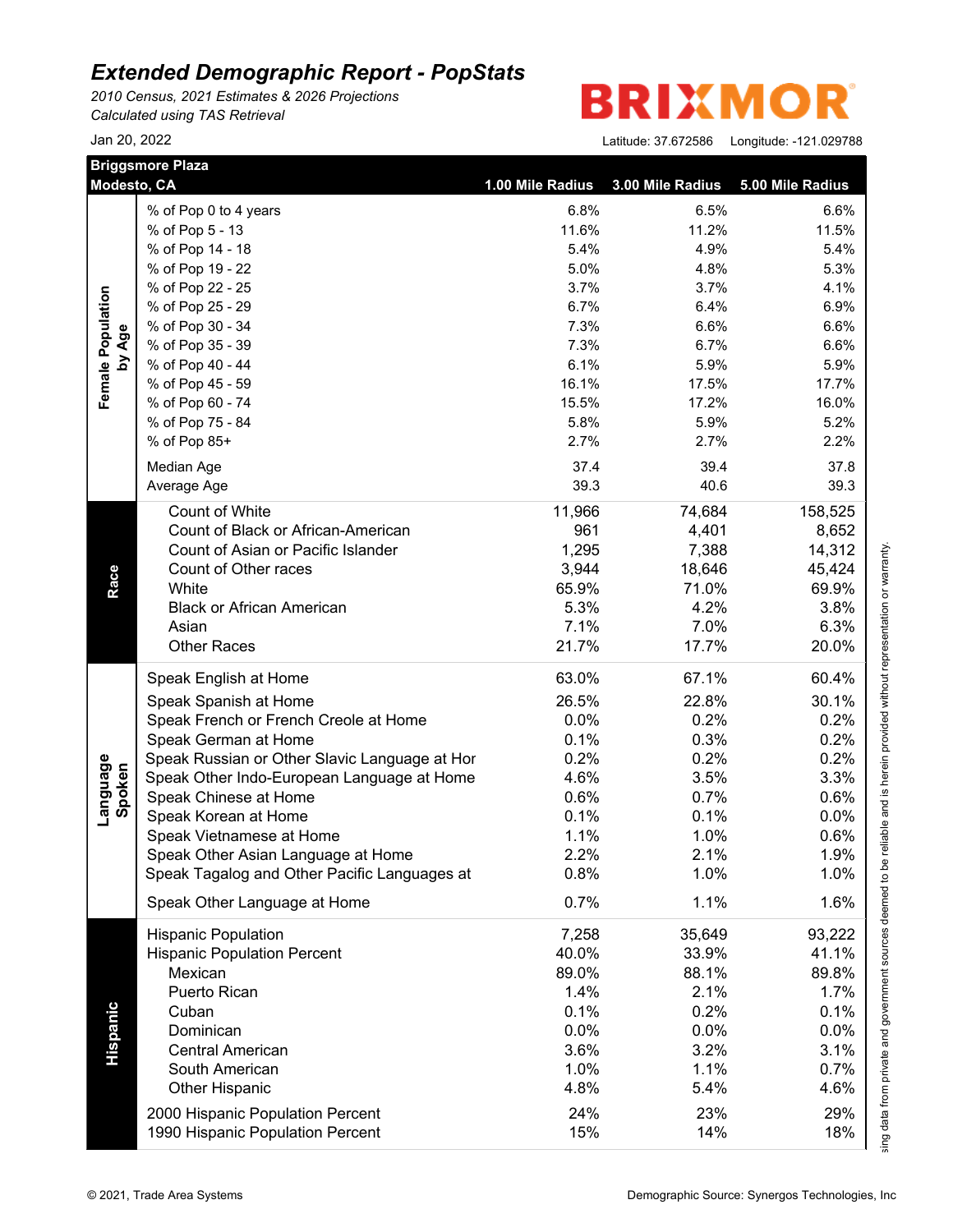*2010 Census, 2021 Estimates & 2026 Projections Calculated using TAS Retrieval*

**BRIXMO** R

| Modesto, CA            | <b>Briggsmore Plaza</b>                                 | 1.00 Mile Radius | 3.00 Mile Radius | 5.00 Mile Radius |
|------------------------|---------------------------------------------------------|------------------|------------------|------------------|
|                        |                                                         |                  |                  |                  |
|                        | American (percent of total population)                  | 3.4%             | 3.6%             | 3.3%             |
|                        | American                                                | 1.3%             | 2.2%             | 2.1%             |
|                        | Native American (ie. Indian/Eskimo)                     | 0.8%             | 0.6%             | 0.5%             |
|                        | Hawaiian/Pacific Islander                               | 1.3%             | 0.9%             | 0.7%             |
|                        | Asian (percent of total population)                     | 6.8%             | 6.8%             | 6.0%             |
|                        | Chinese<br>Japanese                                     | 0.5%<br>0.2%     | 0.7%<br>0.3%     | 0.6%<br>0.2%     |
|                        | Korean                                                  | 0.1%             | 0.1%             | 0.1%             |
|                        | South Central Asian (ie. Indian)                        | 1.9%             | 1.3%             | 1.2%             |
|                        | South East Asian (ie. Vietnamese)<br><b>Other Asian</b> | 4.1%<br>0.1%     | 4.1%<br>0.4%     | 3.7%<br>0.2%     |
|                        | European (percent of total population)                  | 14.2%            | 19.4%            | 16.1%            |
|                        | <b>British</b>                                          | 2.4%             | 3.6%             | 3.0%             |
|                        | Dutch                                                   | 0.7%             | 0.7%             | 0.6%             |
|                        | French<br>German                                        | 0.4%<br>3.4%     | 0.7%<br>4.5%     | 0.6%<br>3.7%     |
|                        | Italian                                                 | 1.3%             | 2.1%             | 1.8%             |
|                        | Polish                                                  | 0.5%             | 0.3%             | 0.2%             |
|                        | Scandinavian                                            | 1.1%             | 1.6%             | 1.3%             |
|                        | Scotch/Irish                                            | 3.7%<br>0.8%     | 4.1%<br>1.9%     | 3.4%             |
|                        | Other European (ie. Greek/Russian)                      |                  |                  | 1.5%             |
|                        | Middle Eastern                                          | 0.8%             | 1.3%             | 1.3%             |
|                        | <b>Other Ancestry</b>                                   | 27.0%            | 27.2%<br>7.7%    | 25.3%            |
|                        | <b>Unclassified Ancestry</b>                            | 7.8%             |                  | 6.9%             |
|                        | Adult Population (25 Years or Older)                    | 11,942           | 70,761           | 149,553          |
|                        | Elementary (0 to 8)                                     | 9.2%             | 7.1%             | 9.9%             |
|                        | Some High School (9 to 11)                              | 11.5%            | 8.6%             | 10.0%            |
| Education<br>(Age 25+) | High School Graduate (12)                               | 34.1%            | 28.7%            | 29.1%            |
|                        | Some College (13 to 16)                                 | 26.8%            | 27.2%            | 25.7%            |
|                        | Associates Degree Only                                  | 7.1%<br>7.6%     | 8.7%<br>13.6%    | 7.9%<br>12.0%    |
|                        | <b>Bachelors Degree Only</b><br><b>Graduate Degree</b>  | 3.6%             | 6.0%             | 5.3%             |
|                        |                                                         |                  |                  |                  |
|                        | % College $(4+)$                                        | 11.2%            | 19.6%            | 17.3%            |
|                        | Total Households - count<br>One Person HHs - count      | 6,061            | 37,922           | 76,512           |
|                        |                                                         | 1,316            | 9,490            | 17,175<br>54,640 |
|                        | Family HHs - count<br>Married Couple - count            | 4,472<br>3,111   | 25,983<br>17,559 | 37,072           |
|                        | w/own children - count                                  | 1,465            | 7,373            | 16,454           |
|                        | w/out own children - count                              | 1,646            | 10,186           | 20,618           |
|                        | Male Householder - count                                | 480              | 2,907            | 6,010            |
|                        | Female Householder - count                              | 880              | 5,517            | 11,558           |
|                        | Non-Family Households - count                           | 273              | 2,448            | 4,697            |
| Type                   |                                                         |                  |                  |                  |
| Household              | 1 Person Household<br>2 Person Household                | 21.7%            | 25.0%            | 22.4%            |
|                        |                                                         | 28.6%            | 30.5%            | 28.4%            |
|                        | 3 Person Household                                      | 17.2%            | 16.7%            | 16.7%            |
|                        | 4 Person Household                                      | 15.5%            | 14.1%<br>7.5%    | 15.2%            |
|                        | 5 Person Household<br>6 Person Household                | 8.6%<br>4.6%     | 3.6%             | 8.8%<br>4.5%     |
|                        | 7+ Person Household                                     | 3.7%             | 2.6%             | 3.9%             |
|                        | % Households With Children                              | 34.2%            | 30.4%            | 33.4%            |
|                        |                                                         |                  |                  |                  |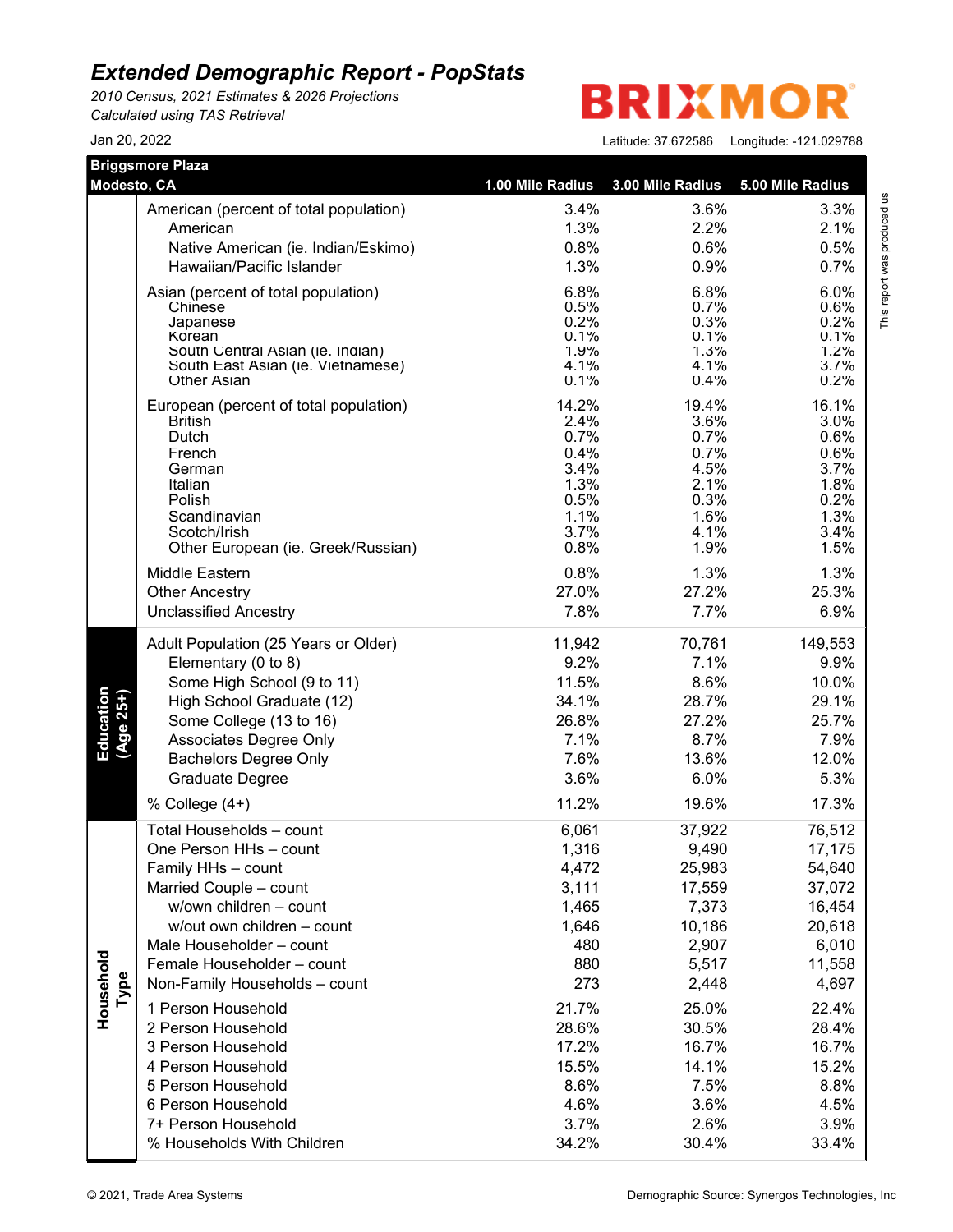*2010 Census, 2021 Estimates & 2026 Projections Calculated using TAS Retrieval*

**BRIXMO** R

|                                | <b>Briggsmore Plaza</b>                                            | 1.00 Mile Radius |                  |                  |
|--------------------------------|--------------------------------------------------------------------|------------------|------------------|------------------|
| Modesto, CA                    |                                                                    |                  | 3.00 Mile Radius | 5.00 Mile Radius |
|                                | <b>Total Housing Units</b>                                         | 6,451            | 40,655           | 82,170           |
|                                | <b>Owner Occupied Percent</b>                                      | 49.0%            | 52.4%            | 52.8%            |
|                                | <b>Renter Occupied Percent</b>                                     | 44.9%            | 40.9%            | 40.3%            |
|                                | <b>Vacant Housing Percent</b><br>Total Housing Units (Census 2000) | 6.0%<br>6,096    | 6.7%<br>36,047   | 6.9%<br>70,945   |
|                                | For Rent (Census 2000)                                             | 44%              | 46%              | 43%              |
|                                | For Sale (Census 2000)                                             | 27%              | 30%              | 28%              |
|                                | Rented or Sold, (Census 2000)                                      | 9%               | 7%               | 6%               |
|                                | Seasonal (Census 2014)                                             | 10%              | 2%               | 2%               |
|                                | Other (Census 2000)                                                | 2%               | 9%               | 14%              |
|                                | Homes Built 1990 to 2000                                           | 5%               | 8%               | 12%              |
|                                | Homes Built 1980 to 1989                                           | 13%              | 22%              | 21%              |
|                                | Homes Built 1970 to 1979                                           | 27%              | 25%              | 24%              |
|                                | Homes Built 1960 to 1969                                           | 30%              | 18%              | 16%              |
| By Year                        | Homes Built 1950 to 1959                                           | 17%              | 14%              | 12%              |
| Homes Built                    | Homes Built 1940 to 1949                                           | 6%               | 7%               | 8%               |
|                                | Homes Built Before 1939                                            | 2%               | 7%               | 6%               |
|                                | 1 Unit                                                             | 70%              | 72%              | 76%              |
| ۵Ì                             | 2 - 9 Units                                                        | 15%              | 13%              | 11%              |
|                                | Greater than 10 Units                                              | 8%               | 11%              | 9%               |
| <b>Structure</b><br>Units      | Mobilie Trailer                                                    | 6%               | 3%               | 3%               |
|                                | <b>Other Units</b>                                                 | 0%               | 0%               | 0%               |
|                                | Property Value \$1,000,000 or more                                 | 1.4%             | 7.5%             | 6.8%             |
|                                | Property Value \$750,000 to \$999,999                              | 9.9%             | 19.5%            | 19.4%            |
|                                | Property Value \$500,000 to \$749,999                              | 39.3%            | 39.7%            | 38.5%            |
|                                | Property Value \$400,000 to \$499,999                              | 21.0%            | 13.9%            | 12.9%            |
|                                | Property Value \$300,000, to \$399,999                             | 11.3%            | 8.3%             | 8.9%             |
| (Owner Occupied)<br>Home Value | Property Value \$200,000 to \$299,999                              | 7.2%             | 4.1%             | 4.7%             |
|                                | Property Value \$150,000 to \$199,999                              | 0.1%             | 0.6%             | 1.5%             |
|                                | Property Value \$100,000 to \$149,999                              | 1.7%             | 0.6%             | 0.7%             |
|                                | Property Value \$60,000 to \$99,999                                | 2.8%             | 0.9%             | 0.9%             |
|                                | Property Value \$40,000 to \$59,999                                | 0.8%             | 0.3%             | 0.3%             |
|                                | Property Value \$0 to \$39,999                                     | 4.0%             | 2.1%             | 2.1%             |
|                                | Median Home Value                                                  | \$505,586        | \$613,041        | \$605,878        |
|                                | <b>Median Rent</b>                                                 | \$637            | \$630            | \$620            |
|                                | \$0 and under - percent                                            | 19.3%            | 18.6%            | 18.8%            |
|                                | \$1 to \$4999 - percent                                            | 10.4%            | 9.7%             | 9.8%             |
|                                | \$5k to \$9999 - percent                                           | 5.2%             | 5.0%             | 5.0%             |
| Wealth<br>per Household        | \$10k to \$24999 - percent                                         | 6.9%<br>7.0%     | 6.7%             | 6.7%             |
|                                | \$25k to \$49999 - percent                                         |                  | 6.9%             | 7.0%             |
|                                | \$50k to \$99999 - percent                                         | 10.3%            | 10.2%            | 10.3%            |
|                                | \$100k to \$249999 - percent                                       | 17.3%            | 17.6%            | 17.5%            |
|                                | \$250k to \$499999 - percent                                       | 11.7%            | 12.3%            | 12.2%            |
|                                | \$500k+ - percent                                                  | 11.9%            | 13.0%            | 12.8%            |
|                                | Median HH Wealth                                                   | \$55,552         | \$65,231         | \$63,044         |
|                                | Avg HH Wealth                                                      | \$205,185        | \$219,003        | \$215,888        |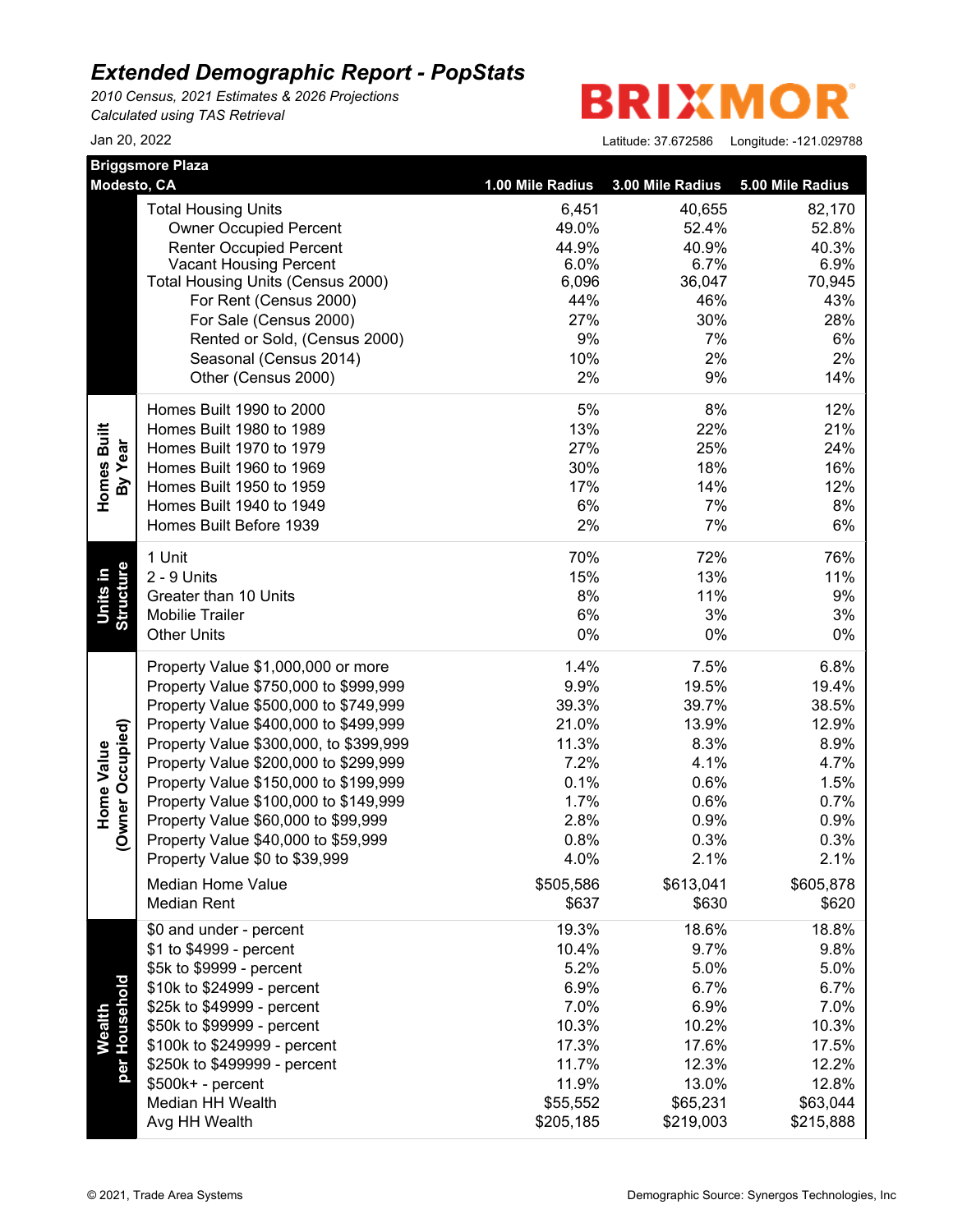*2010 Census, 2021 Estimates & 2026 Projections Calculated using TAS Retrieval*

# **BRIXMOR**

|                                                                                                   | Modesto, CA                                |       |                                                                                                                                                                                                                                                                                                                                                                                                                                                                                                                                                                                                              | 5.00 Mile Radius |
|---------------------------------------------------------------------------------------------------|--------------------------------------------|-------|--------------------------------------------------------------------------------------------------------------------------------------------------------------------------------------------------------------------------------------------------------------------------------------------------------------------------------------------------------------------------------------------------------------------------------------------------------------------------------------------------------------------------------------------------------------------------------------------------------------|------------------|
|                                                                                                   |                                            |       |                                                                                                                                                                                                                                                                                                                                                                                                                                                                                                                                                                                                              |                  |
| Economic<br>Viability                                                                             | <b>Economic Viability Local</b>            |       |                                                                                                                                                                                                                                                                                                                                                                                                                                                                                                                                                                                                              | 271              |
|                                                                                                   | <b>Economic Viability Indexed</b>          |       |                                                                                                                                                                                                                                                                                                                                                                                                                                                                                                                                                                                                              | 104              |
|                                                                                                   |                                            |       |                                                                                                                                                                                                                                                                                                                                                                                                                                                                                                                                                                                                              |                  |
|                                                                                                   | Employed Civilian Pop 16+ by Occupation    | 7,394 | 45,618                                                                                                                                                                                                                                                                                                                                                                                                                                                                                                                                                                                                       | 97,770           |
|                                                                                                   | Managerial/Executive                       | 7.9%  | 11.1%                                                                                                                                                                                                                                                                                                                                                                                                                                                                                                                                                                                                        | 10.4%            |
|                                                                                                   | <b>Professional Specialty</b>              | 14.7% | 19.3%                                                                                                                                                                                                                                                                                                                                                                                                                                                                                                                                                                                                        | 17.8%            |
|                                                                                                   | <b>Healthcare Support</b>                  | 4.2%  | 4.2%                                                                                                                                                                                                                                                                                                                                                                                                                                                                                                                                                                                                         | 3.8%             |
| Age 16+)                                                                                          | <b>Sales</b>                               |       | 12.2%                                                                                                                                                                                                                                                                                                                                                                                                                                                                                                                                                                                                        | 11.4%            |
|                                                                                                   | Office & Administrative Support            |       |                                                                                                                                                                                                                                                                                                                                                                                                                                                                                                                                                                                                              | 11.3%            |
|                                                                                                   | <b>Protective Service</b>                  |       |                                                                                                                                                                                                                                                                                                                                                                                                                                                                                                                                                                                                              | 1.7%             |
|                                                                                                   | <b>Food Preperation</b>                    |       |                                                                                                                                                                                                                                                                                                                                                                                                                                                                                                                                                                                                              | 5.7%             |
|                                                                                                   | <b>Building Maintenance &amp; Cleaning</b> |       |                                                                                                                                                                                                                                                                                                                                                                                                                                                                                                                                                                                                              | 4.2%             |
|                                                                                                   | <b>Personal Care</b>                       |       |                                                                                                                                                                                                                                                                                                                                                                                                                                                                                                                                                                                                              | 3.5%             |
|                                                                                                   | Farming, Fishing, & Forestry               |       |                                                                                                                                                                                                                                                                                                                                                                                                                                                                                                                                                                                                              | 2.6%             |
|                                                                                                   | Construction                               |       |                                                                                                                                                                                                                                                                                                                                                                                                                                                                                                                                                                                                              | 10.7%            |
|                                                                                                   | Production & Transportation                |       |                                                                                                                                                                                                                                                                                                                                                                                                                                                                                                                                                                                                              | 16.8%            |
|                                                                                                   | <b>Percent White Collar Workers</b>        | 50.6% | 58.7%                                                                                                                                                                                                                                                                                                                                                                                                                                                                                                                                                                                                        | 54.7%            |
|                                                                                                   | <b>Percent Blue Collar Workers</b>         | 49.4% | 41.3%                                                                                                                                                                                                                                                                                                                                                                                                                                                                                                                                                                                                        | 45.3%            |
|                                                                                                   | Agriculture/Mining/Construction            | 14.0% | 10.0%                                                                                                                                                                                                                                                                                                                                                                                                                                                                                                                                                                                                        | 12.2%            |
|                                                                                                   | Manufacturing                              |       |                                                                                                                                                                                                                                                                                                                                                                                                                                                                                                                                                                                                              | 10.2%            |
|                                                                                                   | Transportation                             |       | 1.00 Mile Radius<br>3.00 Mile Radius<br>281<br>271<br>108<br>104<br>13.3%<br>10.6%<br>11.9%<br>2.0%<br>1.8%<br>5.8%<br>5.6%<br>4.3%<br>3.4%<br>4.7%<br>3.9%<br>2.1%<br>1.1%<br>14.5%<br>10.3%<br>16.0%<br>15.1%<br>10.1%<br>9.3%<br>4.3%<br>6.6%<br>1.4%<br>1.0%<br>18.9%<br>16.7%<br>3.6%<br>4.5%<br>3.9%<br>5.9%<br>0.0%<br>0.0%<br>6.3%<br>4.7%<br>18.2%<br>22.4%<br>10.8%<br>10.4%<br>6.0%<br>5.3%<br>2.5%<br>3.1%<br>74.9%<br>78.4%<br>15.3%<br>13.9%<br>2.1%<br>1.2%<br>0.1%<br>0.2%<br>1.0%<br>0.9%<br>2.0%<br>1.8%<br>0.8%<br>0.7%<br>3.8%<br>2.9%<br>Demographic Source: Synergos Technologies, Inc | 6.4%             |
| Occupation<br><b>Employed Civilians</b><br>(Employed Civilians Age 16+)<br>Employment by Industry | Information                                |       |                                                                                                                                                                                                                                                                                                                                                                                                                                                                                                                                                                                                              | 0.8%             |
|                                                                                                   | Wholesale/Retail                           |       |                                                                                                                                                                                                                                                                                                                                                                                                                                                                                                                                                                                                              | 17.1%            |
|                                                                                                   | Finance, Insurance, Real Estate            |       |                                                                                                                                                                                                                                                                                                                                                                                                                                                                                                                                                                                                              | 3.4%             |
|                                                                                                   | <b>Professional Services</b>               |       |                                                                                                                                                                                                                                                                                                                                                                                                                                                                                                                                                                                                              | 4.7%             |
|                                                                                                   | <b>Management Services</b>                 |       |                                                                                                                                                                                                                                                                                                                                                                                                                                                                                                                                                                                                              | 0.0%             |
|                                                                                                   | <b>Administrative/Waste Services</b>       |       |                                                                                                                                                                                                                                                                                                                                                                                                                                                                                                                                                                                                              | 5.0%             |
|                                                                                                   | <b>Educational Services</b>                |       |                                                                                                                                                                                                                                                                                                                                                                                                                                                                                                                                                                                                              | 22.0%            |
|                                                                                                   | <b>Entertainment Services</b>              |       |                                                                                                                                                                                                                                                                                                                                                                                                                                                                                                                                                                                                              | 9.5%             |
|                                                                                                   | <b>Other Professional Services</b>         |       |                                                                                                                                                                                                                                                                                                                                                                                                                                                                                                                                                                                                              | 5.2%             |
|                                                                                                   | <b>Public Administration</b>               |       |                                                                                                                                                                                                                                                                                                                                                                                                                                                                                                                                                                                                              | 3.3%             |
|                                                                                                   | Drive to Work Alone                        |       |                                                                                                                                                                                                                                                                                                                                                                                                                                                                                                                                                                                                              | 76.8%            |
|                                                                                                   | Drive to Work Carpool                      |       |                                                                                                                                                                                                                                                                                                                                                                                                                                                                                                                                                                                                              | 15.5%            |
|                                                                                                   | Travel to Work by Public Transportation    |       |                                                                                                                                                                                                                                                                                                                                                                                                                                                                                                                                                                                                              | 1.4%             |
|                                                                                                   | Drive to Work on Motorcycle                |       |                                                                                                                                                                                                                                                                                                                                                                                                                                                                                                                                                                                                              | 0.2%             |
|                                                                                                   | Drive to Work on Bicycle                   |       |                                                                                                                                                                                                                                                                                                                                                                                                                                                                                                                                                                                                              | 0.8%             |
| Transportation<br>To Work                                                                         | Walked to Work                             |       |                                                                                                                                                                                                                                                                                                                                                                                                                                                                                                                                                                                                              | 1.8%             |
|                                                                                                   | <b>Other Means</b><br>Work at Home         |       |                                                                                                                                                                                                                                                                                                                                                                                                                                                                                                                                                                                                              | 0.7%             |
|                                                                                                   |                                            |       |                                                                                                                                                                                                                                                                                                                                                                                                                                                                                                                                                                                                              | 2.7%             |